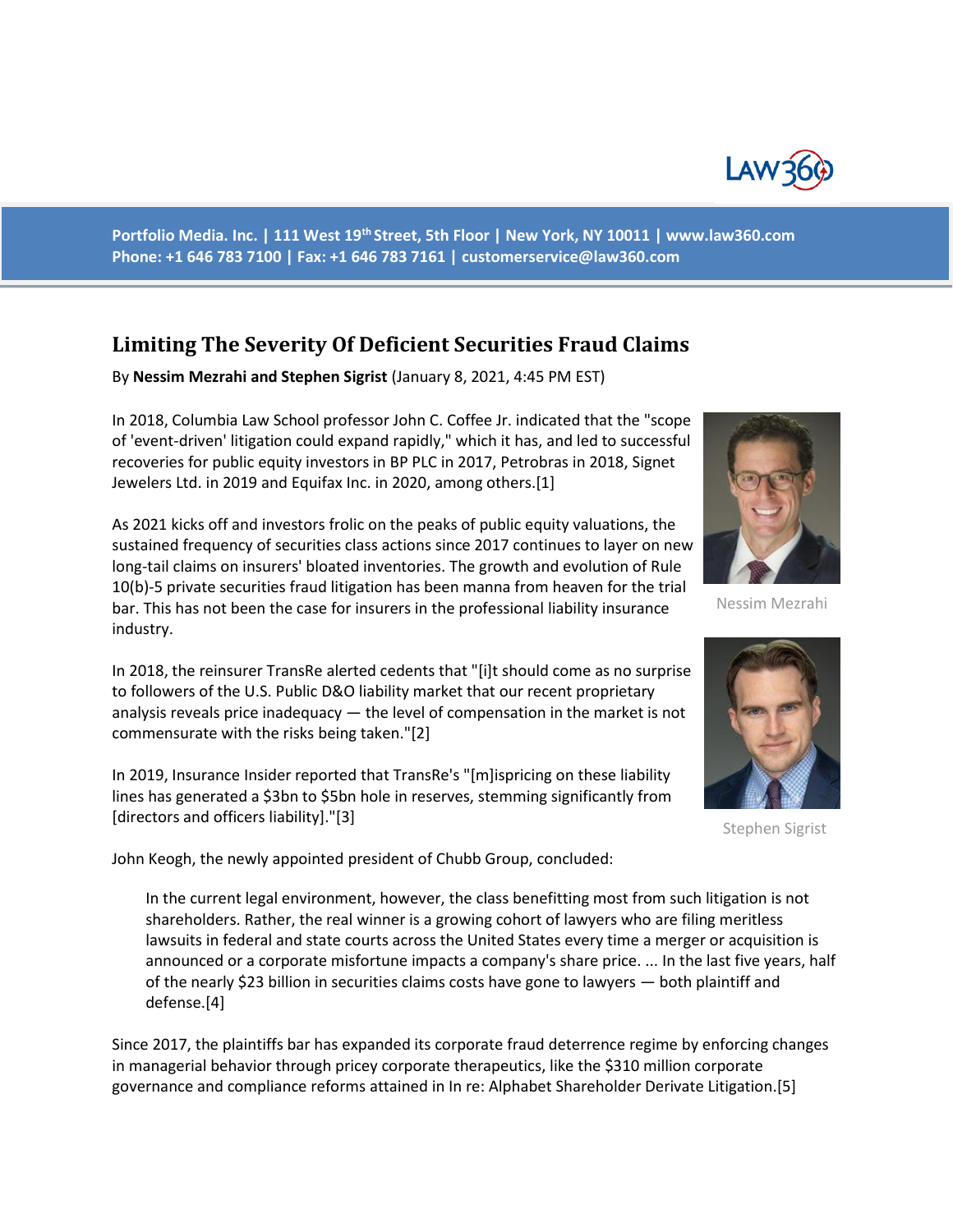According to Swiss Re's chief economist for the Americas, "[t]he plaintiff bar's applied psychology tactics (focus on emotions rather than facts) will spread as more law firms adopt them."[6]

The trial bar's reliance on the tort liability system to attempt to solve societal issues may not deter corporate fraud sufficiently to curb the frequency of securities class action litigation in the immediate term — but, it does burden corporations with even more costly litigation.

The confluence of sustained securities class actions and increasing shareholder derivative lawsuits have, in fact, compounded the costs that U.S.-listed corporations and insurers expense to defend complex litigation against different cohorts of plaintiffs.

In today's restricted business environment, the trial bar is winning a costly multifront war on directors and officers that are focused on managing public corporations to get America back to work in the wake of the COVID-19 pandemic.

In their defense, insurance companies have been forced to adjust the economics of claims-made executive liability policies according to the changing dynamics of two basic drivers of carrier profitability: premiums and expenses.

According to an AM Best's special report on the U.S. professional liability industry, the former has been materially impacted by a plethora of new risks and exposures facing directors and officers of publicly listed companies, and the latter by external legal costs tied with ensuing securities class action litigation on the risks that allegedly materialized without appropriate corporate disclosure to investors.[7]

Over the last few years, the profitability of underwriting D&O liability coverage has been tested by adverse trends, most notably the growing number of lawsuits filed and the size of jury awards and settlements. Event-driven litigation spurred by claims of sexual harassment, other types of discrimination, or cyber attacks has also complicated the landscape for professional liability insurers. … These negative factors have led to a steady increase in both loss costs for settlements along with defense and cost containment expenses.[8]

According to Brian Finlay, who heads D&O treaty liability for TransRe North America, the professional liability industry is now in a "transitionary market."[9] The impact of sustained securities class actions and increasing shareholder derivative litigation has propelled a reset in the underwriting cycle of the professional liability insurance industry, which "is notorious for its pattern of rising and falling prices and profits, particularly in long-tail lines."[10]

The combination of an empowered trial bar and an ever-expanding scope of securities class action litigation has prompted scrutiny by the federal judiciary. Federal courts have taken swift action to address the growth of class action litigation by stress testing complex litigation processes, such as amendments to civil procedures of class action settlements.

According to the American Bar Association, amendments to Rule 23 "should in some ways lead to a more streamlined, predictable class action settlement process. Predictability should make navigating settlement easier."[11]

Heightened inspection of class action procedures by federal judges, with the assistance of special masters, has raised the standards of professional practice for all practitioners in the securities class action sphere. Focused judicial scrutiny has enhanced transparency into opaque legal maneuvers that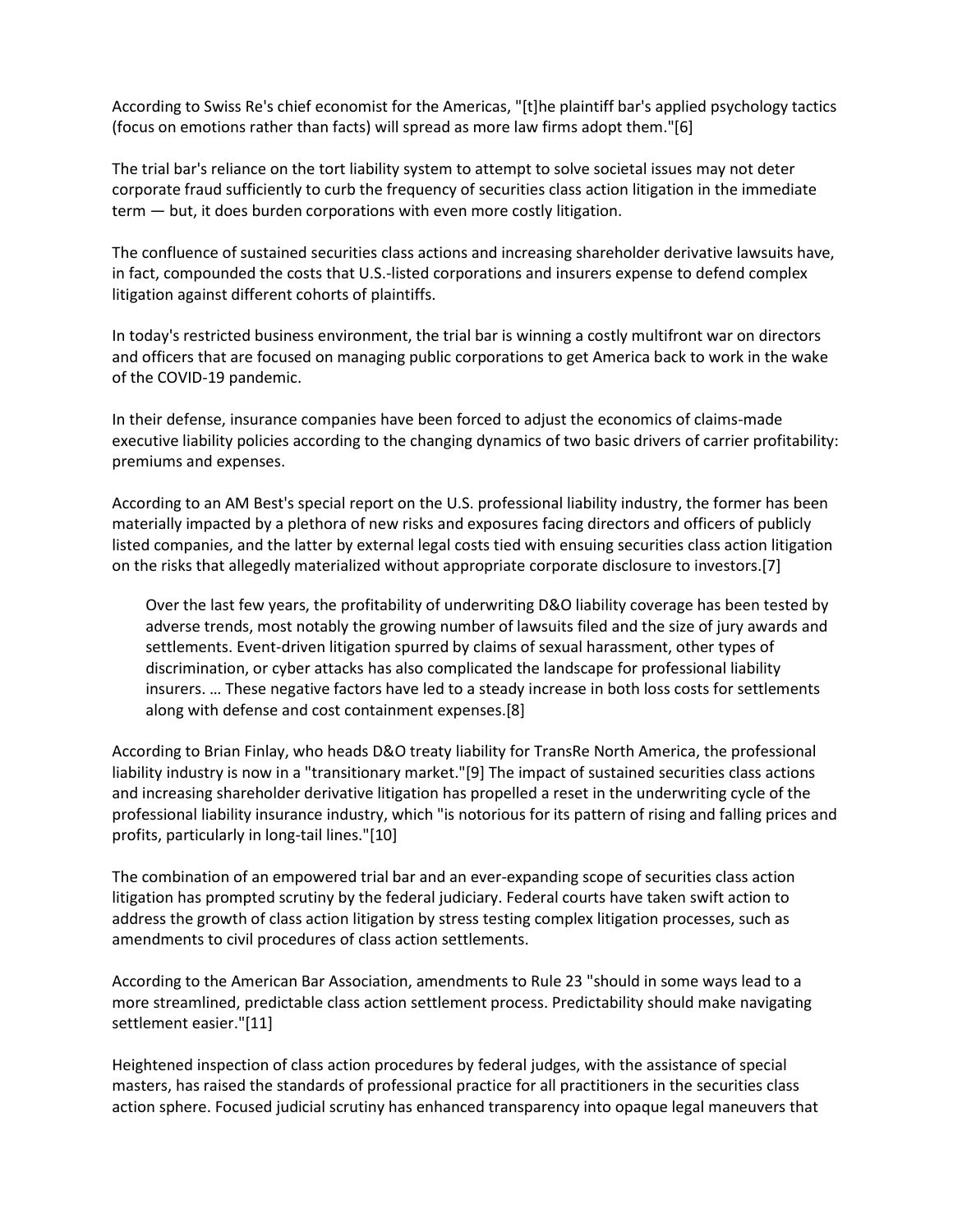support the adjudication of indemnifiable securities claims.

Increased judicial scrutiny is not surprising given the fact that around 10% of \$712.7 billion in aggregate market capitalization losses from alleged violations of the Exchange Act and Rule 10(b)-5 during 2019 through 2020 do not have judicial merit according to recent guidance on price impact defenses following the U.S. Supreme Court's Halliburton Co. v. Erica P. John Fund Inc., or Halliburton II.[12]

To put this figure into perspective, according to Bloomberg CityLab data, "Americans may collectively owe \$70 billion by January, when the current federal eviction moratorium is set to expire."[13]

Undoubtedly, this figure is not trivial. The data indicates that nearly 50%, or \$33.7 billion, of nonmeritorious alleged market capitalization losses in the last two years, were claimed against U.S. issuers in the third and fourth quarters of 2020 during the COVID-19 pandemic.[14]



## Alleged Market Capitalization Losses of U.S. Issuers between 3Q of 2018 and 2020

Alleged market capitalization losses claimed on first-filed Rule 10(b)-5 Exchange Act claims between 3Q 2018 and 4Q 2020. Stock price impact is evaluated by testing the one-day residual decline of stock price at the 95% confidence standard on the alleged corrective disclosures.

Source: SAR

After discounting the nonmeritorious portion of alleged market capitalization losses of defendant U.S. issuers, we estimate that corporate exposure to Rule 10(b)-5 private securities fraud litigation amounts to \$335 billion in 2019 and \$308 billion in 2020, with litigation rates equating to 4.54% and 4.36%, respectively.[15]

We estimate that approximately 7%, or \$22.8 billion, of Rule 10(b)-5 exposure of U.S. issuers in 2020, is related to COVID-19.[16] Slightly more than half of the COVID-19 related alleged losses have been claimed on matters filed between the first and second quarters of 2020, and approximately 33%, or \$7.6 billion, were claimed during the fourth quarter, driven primarily by the securities class action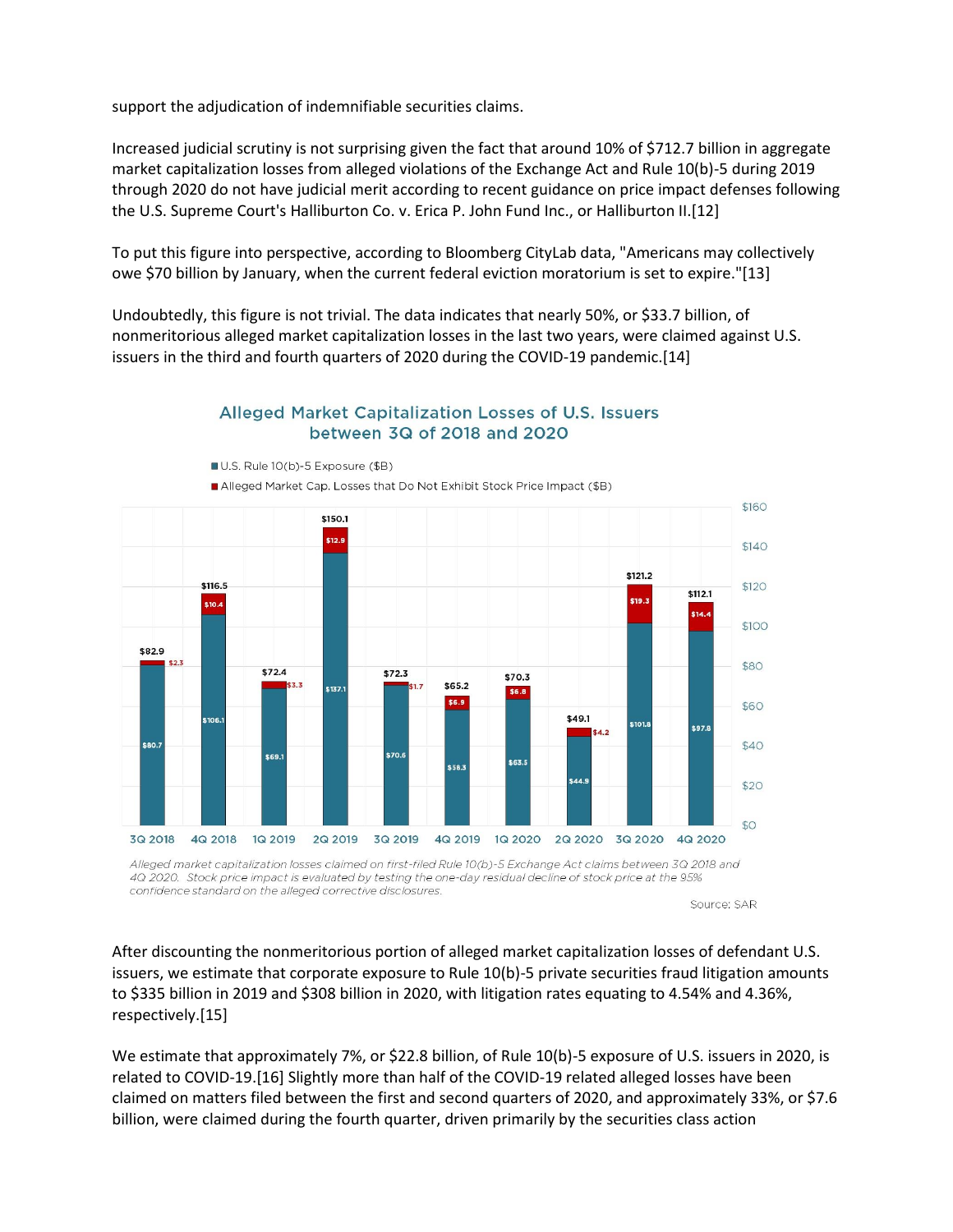against Royal Caribbean Cruises Ltd.[17]

Corporate exposure of non-U.S. issuers that trade on U.S. exchanges through American depository receipts to Rule 10(b)-5 Exchange Act claims amounts to \$130.5 billion in 2020, with a litigation rate of 1.35%.[18] Over 60% of exposure stems from securities class actions filed during the fourth quarter of 2020, leading to the highest Rule 10(b)-5 exposure rate for non-U.S. issuers since we have been tracking this data.[19]

It is likely that securities class action frequency may increase if market corrections materialize after a record-setting 2020 on Wall Street.[20]

According to Institutional Shareholder Services Inc., "2019 yielded \$3.21 billion in settlement funds for distribution, a marked decrease from the \$6.1 billion recovered in 2018."[21] In 2020, ISS reports that securities class action settlements available for distribution exhibited an increase of 61% to \$5.84 billion.[22]

In today's increasingly competitive landscape among global stock exchanges, the annulment of nonmeritorious class actions that allege violations of the federal securities laws under Section 10(b) and 20(a) of the Securities Exchange Act and Rule 10(b)-5 thereunder, can be attained through stricter dependence on empirical evidence earlier in the securities class action life cycle.[23]

According to recent guidance on Halliburton II price impact defenses from the U.S. Court of Appeals for the Second Circuit and the U.S. Court of Appeals for the Seventh Circuit — in In re: Chicago Bridge & Iron Co. NV Securities Litigation and in In re: Allstate Corp. Securities Litigation, respectively — approximately \$82 billion in market capitalization losses that have been claimed to be rectifying allegedly materially misleading statements and omissions by directors and officers of U.S. issuers during the preceding 10 consecutive quarters, cannot translate into aggregate damages for the benefit a purported class of defrauded shareholders.[24]

The class certification opinion and order in the Second Circuit dictates:

[A] defendant can rebut the Basic presumption with evidence that the alleged misrepresentation was not associated with "negative price stock-returns," i.e., there was no statistically negative, "back-end" impact on stock following a corrective disclosure.[25]

The more recent class certification memorandum opinion and order in the Seventh Circuit dictates:

At this stage, it is defendants' burden to demonstrate a lack of price impact. This is difficult to do in the face of allegations that the stock price dropped following a corrective disclosure. To prove lack of price impact, defendants "must show by a preponderance of the evidence that the entire price decline on the corrective-disclosure dates was due to something other than the corrective disclosures."[26]

Both Chicago Bridge and Allstate share similar logic on Halliburton II and stipulate that any evidence that demonstrates that stock price did not decline due to company-specific factors when the truth of an alleged fraud was revealed through a corrective disclosure, is sufficient to negate class certification by rebutting the presumption of reliance.[27]

The court in Allstate went a step further and demanded that the defendants exercise basic reliance on independent event study analysis to evaluate stock price impact on alleged stock drops at the class certification stage. According to the class certification order, "[g]iven the lack of an independent event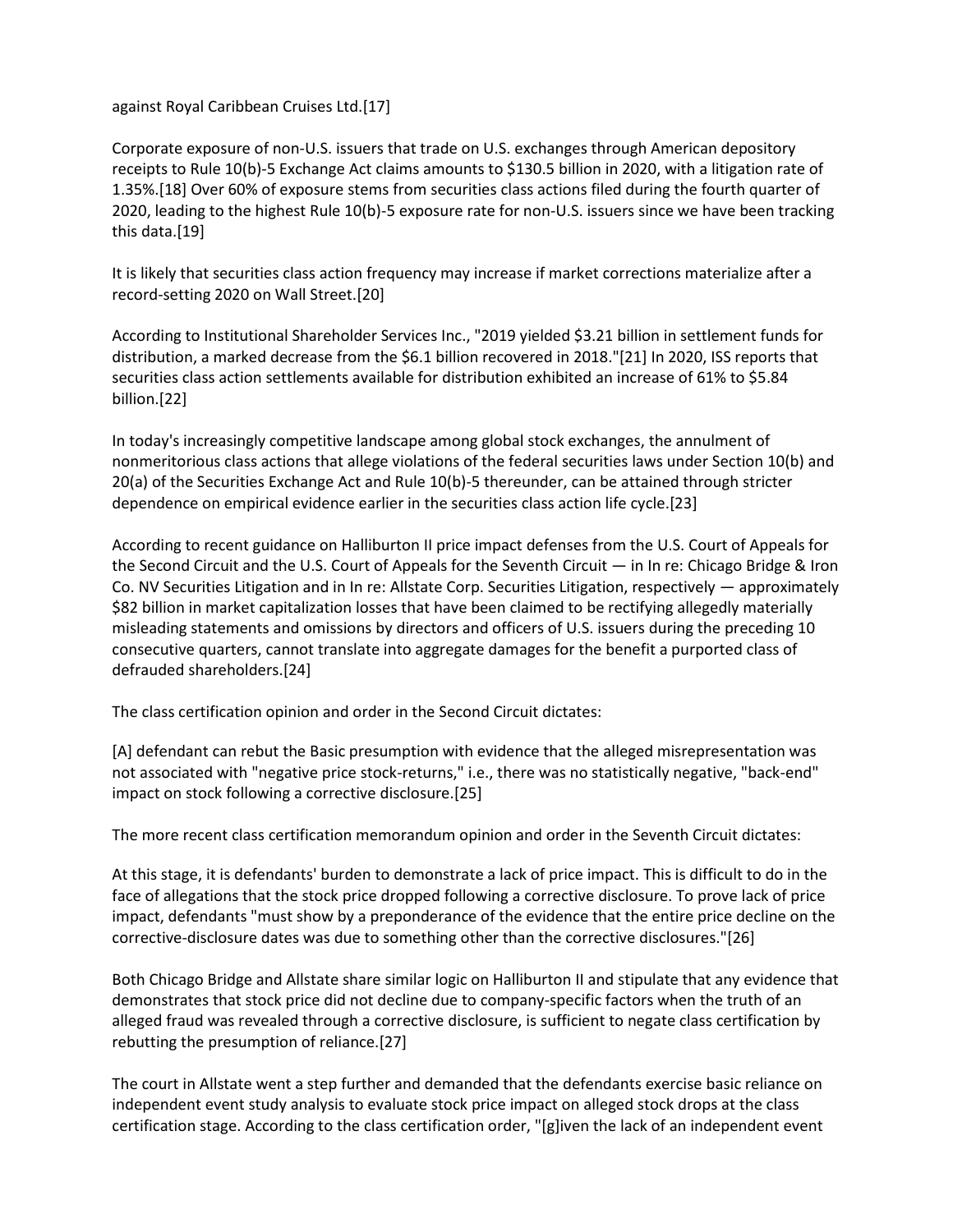study or disaggregation analysis, defendants have failed to provide any support for their argument. Consequently, Defendants have failed to persuade the court of a lack of price impact."[28]

The Allstate ruling also confirms that the examination of stock price reaction on the alleged misstatements may not rebut the presumption of reliance when investors' counsel allege that directors and officers purposely maintained stock price at artificially inflated prices for their own interests over those of the shareholders.[29] According to U.S. District Judge Robert Gettleman's order:

[P]laintiffs rely on the inflation maintenance theory to allege that each statement maintained an already inflated stock price, and that the price would have dropped had Allstate revealed the truth. … Arguments that the stock price did not increase after the statements are therefore irrelevant. [The expert] erroneously conflates the lack of an increase with the lack of inflation. [The expert's] first argument consequently fails to rebut the Basic presumption in light of plaintiffs' inflation maintenance theory.[30]

Data and analyses indicate that econometrically unfit Rule 10(b)-5 Exchange Act claims — those with price impact deficiencies — are consuming notable real estate on dockets across the federal judiciary.



Deficient Rule 10(b)-5 Exchange Act Claims that Allege Stock Drops with No Price Impact

Deficient first-filed Rule 10(b)-5 Exchange Act claims filed between 3Q 2018 and 4Q 2020 that exhibit a verifiable absence of stock price impact on the alleged corrective disclosures.

Source: SAR

The results of our independent event study analyses on 397 Rule 10(b)-5 Exchange Act claims indicate that since the third quarter of 2018, 10% of first-filed securities class action complaints do not allege a single stock drop that exhibits price impact when the truth related to the alleged fraud was publicly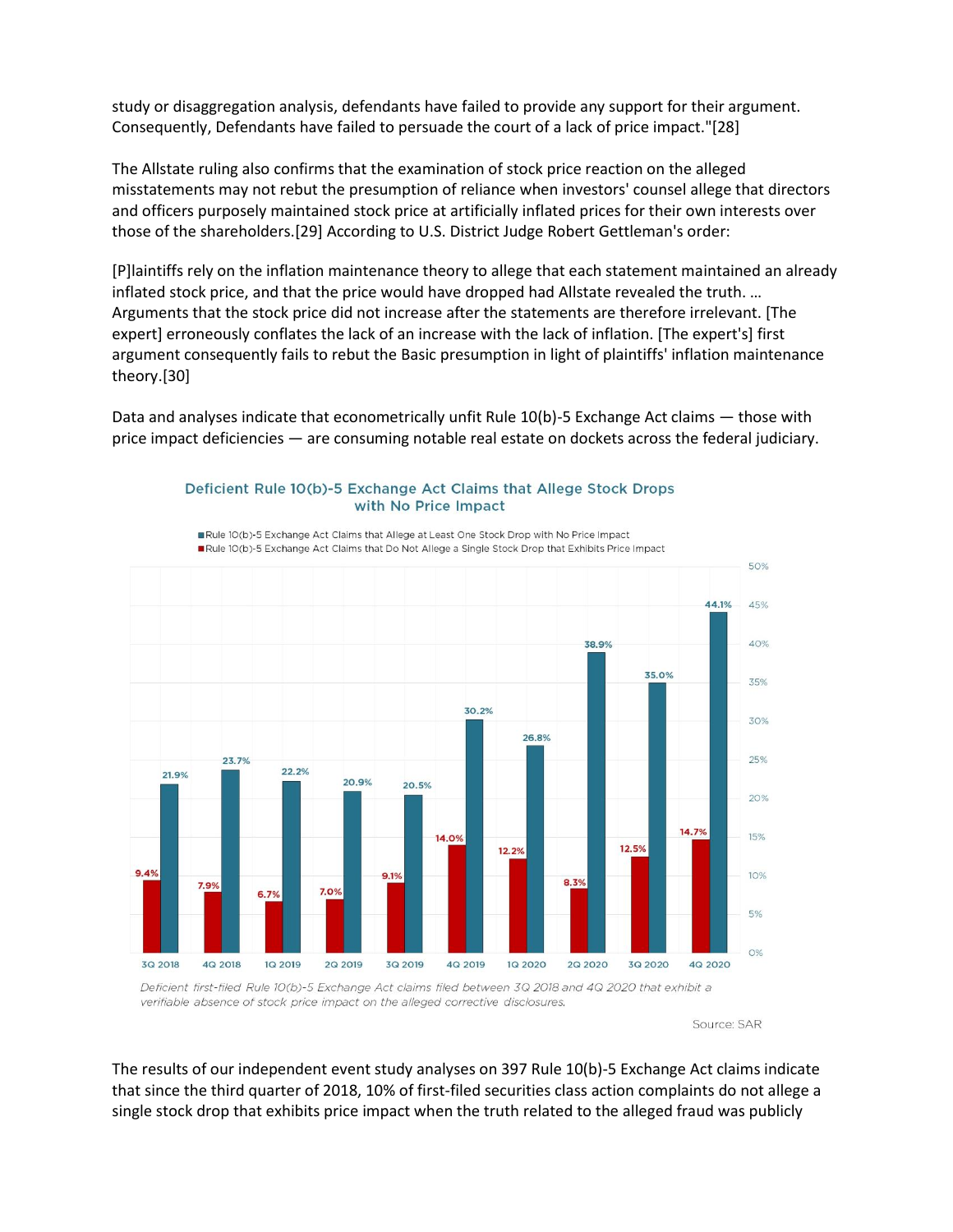disclosed to participants in the market.[31]

Our data and analysis also demonstrates that 28% of the first-filed Rule 10(b)-5 Exchange Act claims allege at least one stock drop that does not exhibit price impact at the 95% confidence standard.[32]

Our independent empirical evidence of stock price reaction, after controlling for general and industryspecific factors, on 736 alleged stock drops claimed in the corresponding sample of Rule 10(b)-5 Exchange Act claims, indicates that 23% of the alleged corrective disclosures claimed since the third quarter of 2018 exhibit an absence of back-end price impact.[33]

## Alleged Corrective Disclosures Claimed between 3Q of 2018 and 2020 that Exhibit an Absence of Price Impact



As a Percentage of the Total Number of Alleged Corrective Disclosures As a Percentage of Aggregate Alleged Market Cap. Losses

Source: SAR

Data and analysis indicates that in 2020 alone, about 32% of alleged corrective disclosures exhibit a verifiable absence of stock price impact. The U.S. Supreme Court in Halliburton II was clear:

Without the presumption that a public, material misrepresentation will distort the price of stock traded in an efficient market, and that anyone who purchases the stock at the market price may be considered to have done so in reliance on the misrepresentation, a Rule 10b-5 suit cannot proceed as a class action, as each plaintiff would have to prove reliance individually, so common issues would not predominate over individual ones, as required by the class action rule; price impact is thus an essential precondition for any Rule 10b-5 class action.[34]

Alleged corrective disclosures claimed in first-filed Rule 10(b)-5 Exchange Act claims filed between 3Q 2018 and 3Q 2020 that do not exhibit a statistically significant one-day residual stock price return at the 95% confidence standard.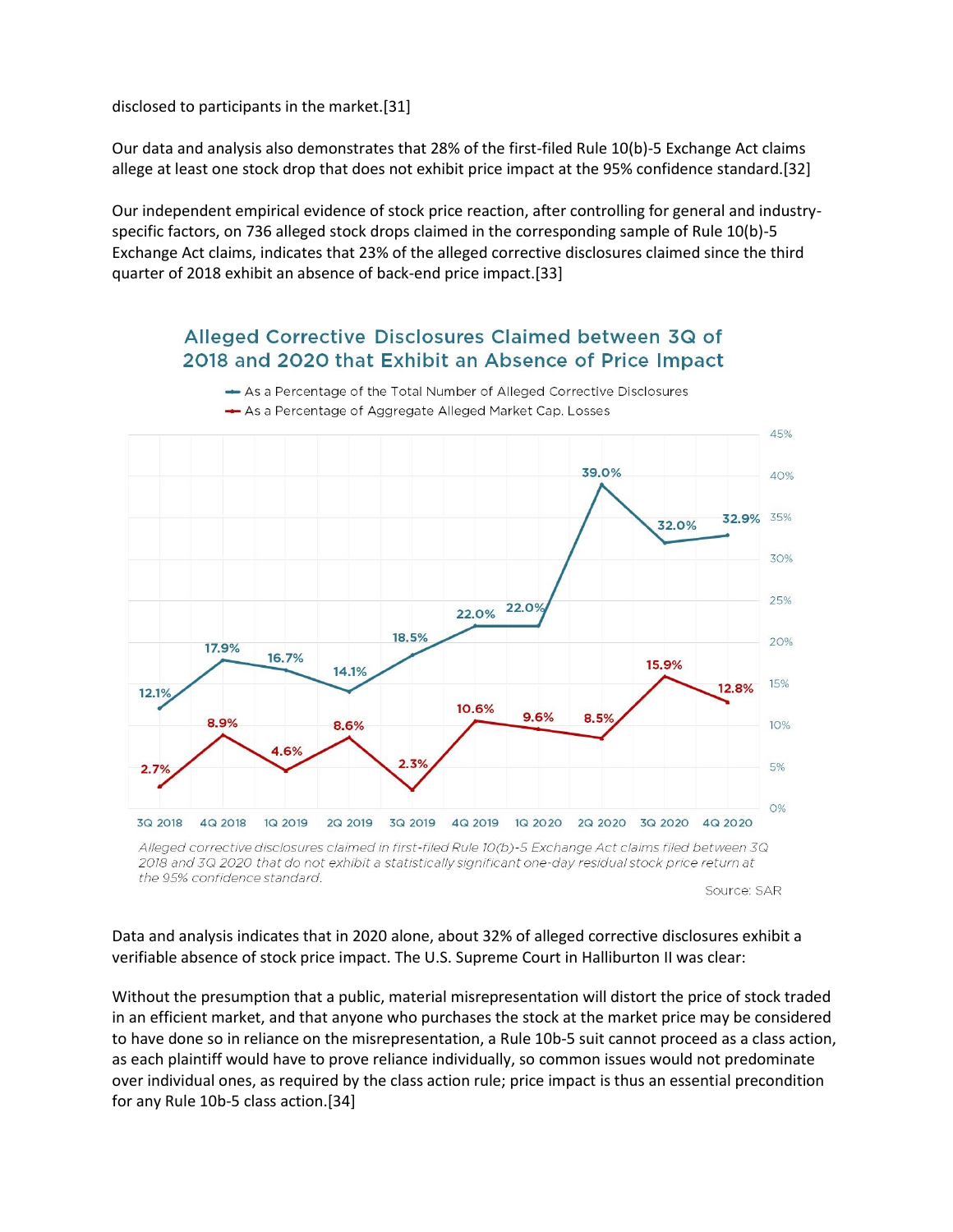Our empirical evidence, which is derived from the uniform application of single-firm event study analysis on 397 Rule 10(b)-5 Exchange Act claims filed during the last 10 consecutive quarters, indicates that Halliburton II defenses are highly effective in limiting — and potentially eliminating — alleged aggregate damages on open securities class actions that exhibit verifiable deficiencies of stock price impact.[35]

Without the support of a unified Congress that can effectuate another round of private securities litigation reform, it is unlikely that the domineering trial bar will summon the discipline to expunge unwarranted securities class action litigation. Plaintiff combatants that operate on contingency are incentivized to increase the rate of return on law firm partners' capital by filing more cases.

Filing frequency, compounded by a presumed magnitude of potential aggregate damages, has presented an economic boon for class action defense lawyers that do not place any capital at risk to defend these claims. In the current legal environment, the incentives for securities class action litigants on both sides of the "v" are misaligned with those of directors and officers of U.S.-listed corporations and their insurers.

Focused congressional reform can rectify well-documented issues that facilitate the filing of nonmeritorious securities class actions that are affecting U.S.-listed corporations in the wake of the COVID-19 pandemic.[36]

Until a unified Congress decides to address these complex issues through legal reform, data and analysis indicates that continued enforcement by federal judges on Haliburton II's evidentiary requirements of price impact at the class certification stage provides an effective solution to disqualify deficient Rule 10(b)-5 Exchange Act claims.

*Nessim Mezrahi is co-founder and CEO, and Stephen Sigrist is a data scientist, at SAR LLC, a securities class action data analytics software company.*

*The opinions expressed are those of the author(s) and do not necessarily reflect the views of the firm, its clients, or Portfolio Media Inc., or any of its or their respective affiliates. This article is for general information purposes and is not intended to be and should not be taken as legal advice.*

[1] "Securities Litigation in 2017: "It Was the Best of Times, It Was the Worst of Times," John C. Coffee, Jr., The CLS Blue Sky Blog, March 19, 2018. https://clsbluesky.law.columbia.edu/2018/03/19/securitieslitigation-in-2017-it-was-the-best-of-times-it-was-the-worst-of-times/#\_ednref13.

[2] "TransRe View: U.S. Public Directors & Officers Liability Insurance Market Analysis," TransRe, October 2018.

[3] "TransRe's McKeon warns of \$3bn-\$5bn D&O reserve hole," Insurance Insider, March 21, 2019. https://insuranceinsider.com/articles/125402/transres-mckeon-warns-of-3bn-5bn-d-and-oreserve-hole.

[4] "From Nuisance to Menace: The Rising Tide of Securities Class Action Litigation," Chubb, June 11, 2019. https://news.chubb.com/2019-06-11-Chubb-Releases-Report-on-the-Rising-Tide-of-Securities-Class-Action-Lawsuits.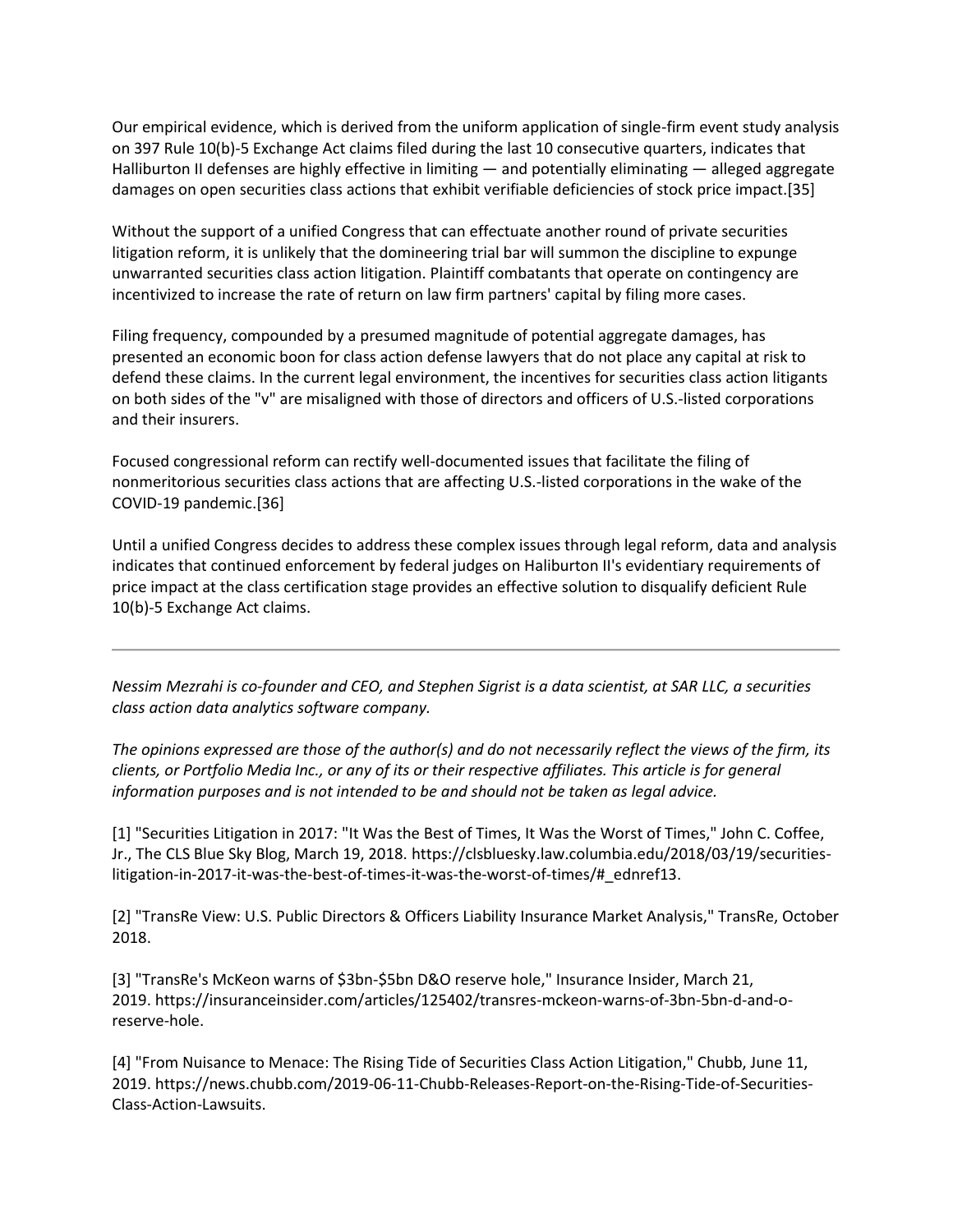[5] In re: Alphabet Shareholder Derivative Litigation, Case No.: 19-cv-341522

[6] "Economic Insights: US Social Inflation amid the COVID-19 recession — here to stay?" Swiss Re Institute, Issue 37/2020, December 3, 2020. https://www.swissre.com/institute/research/sigmaresearch/Economic-Insights/us-social-inflation-amid-the-covid-19-recession.html.

[7] "Professional Liability Insurers Navigate Uncertain Terrain amid Pandemic," AM Best, Best's Special Report, US Professional Liability, November 12, 2020.

[8] Id.

[9] PLUS Conference 2020 Industry Session: "State of the Market: Financial Lines and Professional Liability Reinsurance," November 11, 2020.

[10] National Association of Insurance Commissioners, Cycles and Crises in Property/Casualty Insurance: Causes and Implications for Public Policy (Kansas City, MO: NAIC 1991, Publication No. 71) Pg. 1.

[11] "Rule 23's New Amendments: A New Era for Class Actions?" Liv Keiser, Joe Regalia, American Bar Association, February 15,

2019. https://www.americanbar.org/groups/business\_law/publications/blt/2019/02/rule-23/.

[12] SAR Securities Class Action Rule 10b-5 Exposure Reports 4Q 2019 and 4Q 2020. https://www.sarlit.com/sca-data-analysis.

[13] "U.S. Renters Could Owe \$70 Billion," Bloomberg CityLab, December 10, 2020. https://www.bloomberg.com/news/articles/2020-12-10/u-s-households-may-be-70-billionbehind-on-rent.

[14] SAR Securities Class Action Rule 10b-5 Exposure Reports for 4Q 2019 and 4Q 2020. https://www.sarlit.com/sca-data-analysis.

[15] SAR Securities Class Action Rule 10b-5 Exposure Report — 4Q 2020. https://www.sarlit.com/scadata-analysis.

[16] Id.

[17] City of Riviera Beach General Employees Retirement System v. Royal Caribbean Cruises LTD et al, Case No. 1:20-cv-24111.

[18] SAR Securities Class Action Rule 10b-5 Exposure Report — 4Q 2020. https://www.sarlit.com/scadata-analysis.

[19] Id.

[20] "U.S. Stocks Notch Records in Final Trading Day of 2020," The Wall Street Journal, December 31, 2020. https://www.wsj.com/articles/global-stock-markets-dow-update-12-31-2020- 11609410021?mod=searchresults\_pos13&page=2.

[21] "The Top 50 of 2019," Institutional Shareholder Services, Securities Class Action Services, March 11,